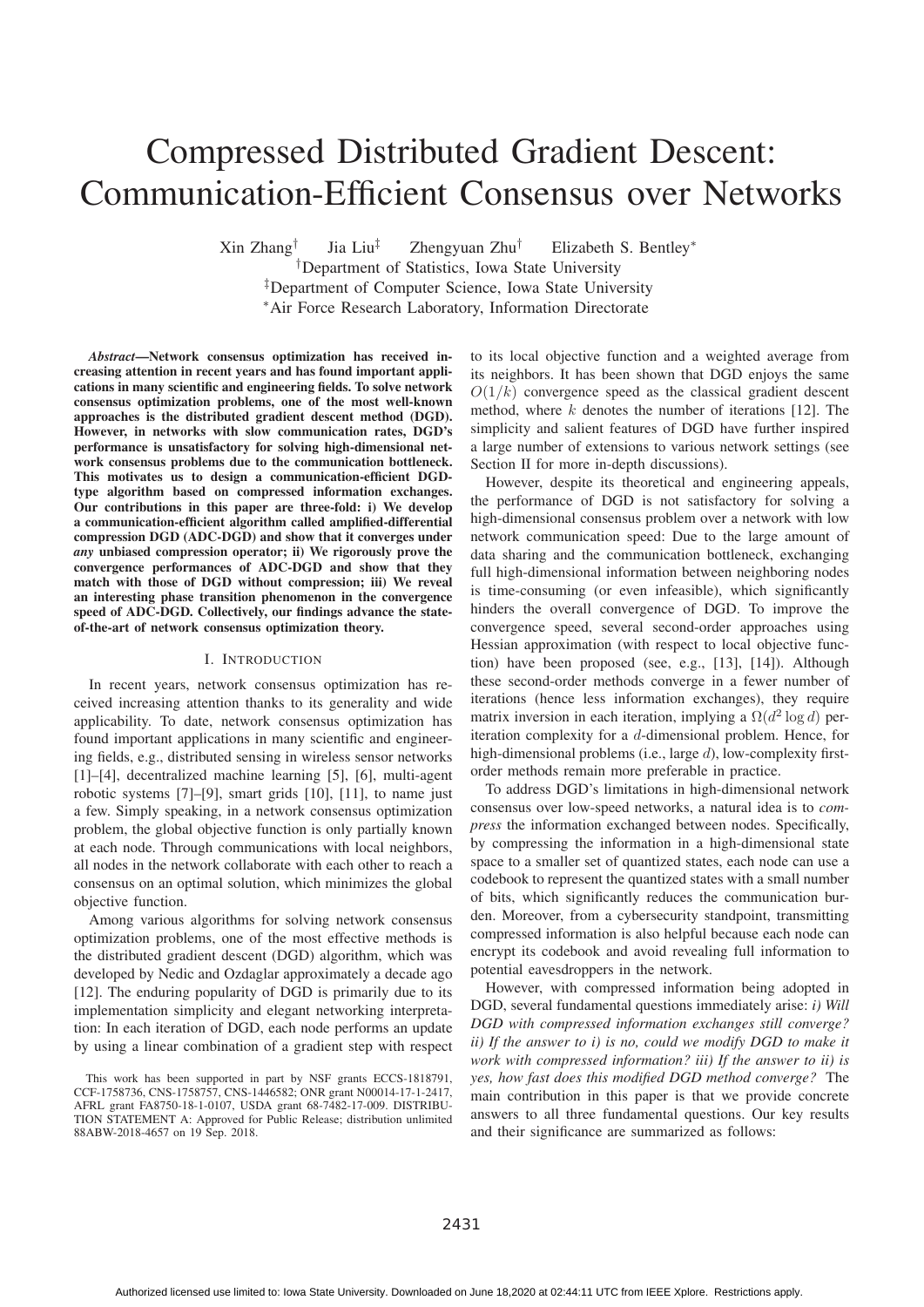- First, we show that DGD with straightforward compressed information exchange fails to converge because of a nonvanishing accumulated noise term resulted from compression over iterations. To address this problem, we propose a new algorithm called "amplified-differential compression DGD" (ADC-DGD), where, instead of directly exchanging compressed estimates of the optimization variable in DGD, we exchange an *amplified* version of the *state differential* between consecutive iterations, hence the name. We show that ADC-DGD effectively diminishes the accumulated noise from compression and induces convergence.
- We show that, under *any* unbiased compression operator, our ADC-DGD method converges at rate  $O(1/k)$  to an  $O(\alpha^2)$ neighborhood of an optimal solution with a constant stepsize  $\alpha$ . Under diminishing step-sizes, ADC-DGD converges asymptotically at rate  $O(1/\sqrt{k})$  to an optimal solution. We<br>note that these convergence rates are the hest nossible in note that these convergence rates are the *best possible* in the sense that they match with those of the original DGD without compression. This result is surprising since the information loss due to compression could be large.
- Based on the above convergence results of ADC-DGD, we further investigate the impacts of ADC-DGD's amplifying factor on convergence speed and communication load. Interestingly, we reveal a phase transition phenomenon of the convergence speed with respect to the amplification exponent  $\gamma$  in ADC-DGD. Specifically, when  $\gamma \in (\frac{1}{2}, 1]$ <br>(sublinear growth of amplification), convergence speed and (sublinear growth of amplification), convergence speed approaches that of DGD as  $\gamma$  increases. However, as soon as  $\gamma > 1$ , there is no further convergence speed improvement but network communication load continues to grow. This shows that  $\gamma = 1$  is a critical point, under which we can trade communication overhead for convergence speed.

Collectively, our results contribute to a growing theoretical foundation of network consensus optimization. The rest of the paper is organized as follows. In Section II, we review related work. In Section III, we introduce the network consensus optimization problem and show that DGD with compressed information exchange fails to converge. In Section IV, we present our ADC-DGD algorithm and its convergence performance analysis. Numerical results are provided in Section V and Section VI concludes this paper.

## II. RELATED WORK

In this section, we first provide a quick overview on the historical development of DGD-type algorithms. We then focus on the recent advances of communication-conscious network consensus optimization, including related work that utilize compression.

*1) DGD-Based Algorithms for Network Consensus:* Network consensus optimization can trace its roots to the seminal work by Tsitsiklis [15], where the system model and the analysis framework were first developed. As mentioned earlier, a well-known method for solving network consensus optimization is the distributed (sub)gradient descent (DGD) method, which was proposed by Nedic and Ozdaglar in [12].

DGD was recently reexamined in [16] by Yuan *et al.* using a new Lyapunov technique, which offers further mathematical understanding of its convergence performance. In their followup work [17], the convergence behavior of DGD was further analyzed for non-convex problems. Recently, several DGD variants have been proposed to enhance the convergence performance (e.g., achieving the same  $O(1/k)$  convergence rate with constant step-size [18] or even under time-varying network graphs [19]).

*2) Communication-Conscious Distributed Optimization:* As mentioned earlier, studies have shown that communication costs of DGD could be a major concern in practice. To this end, Chow *et al.* [20] studied the tradeoff between communication requirements and prescribed accuracy. In [21], Berahas *et al.* developed an adaptive DGD framework called  $DGD<sup>t</sup>$  to balance the costs between communication and computation. Here, the parameter  $t$  represents the number of consensus steps performed per gradient descent step  $(t = 1)$  corresponding to the original DGD). The larger the  $t$ -value, the cheaper the communication cost, and vice versa. The most related work to ours is by Tang *et al.* [22], which, to our knowledge, is also the only work in the literature that considers adopting compression in DGD. However, our algorithm differs from [22] in the following key aspects: i) The compression in [22] uses a quantized extrapolation between two successive iterates, which can be viewed as a diminishing step-size strategy. In contrast, our ADC-DGD algorithm uses an amplified differential of two successive iterates. As will be shown later, our algorithm can be interpreted as a *variance reduction* method; ii) Our convergence rate outperforms that of [22]. The fastest convergence rate of the algorithms in [22] is  $O(log(k)/\sqrt{k})$ ,<br>while the convergence rate of our ADC-DGD algorithm is while the convergence rate of our ADC-DGD algorithm is  $o(1/\sqrt{k})$ ; iii) To reach the best convergence rate in [22], the<br>extrapolation compression algorithm needs to solve a complex extrapolation compression algorithm needs to solve a complex equation to obtain an optimal step-size. In contrast, our ADC-DGD algorithm uses the standard sublinearly diminishing stepsizes, which is of much *lower* complexity and can be easily implemented in practice.

# III. NETWORK CONSENSUS OPTIMIZATION AND DISTRIBUTED GRADIENT DESCENT

In Section III-A, we first introduce the network consensus optimization problem, which is followed by the basic version of the DGD method. Then in Section III-B, we will illustrate an example where DGD with directly compressed information fails to converge, which motivates our subsequent ADC-DGD approach in Section IV.

## *A. Consensus Optimization over Networks: A Primer*

Consider an undirected connected graph  $G = (N, \mathcal{L})$ , where  $N$  and  $\mathcal L$  are the sets of nodes and links, respectively, with  $|\mathcal{N}| = N$  and  $|\mathcal{L}| = E$ . Let  $x \in \mathbb{R}^P$  be some global decision variable to be optimized. Each node  $i$  has a local objective function  $f_i(x)$ ,  $i = 1, \dots, N$  (only available to node *i*). The global objective function is the sum of all local objectives,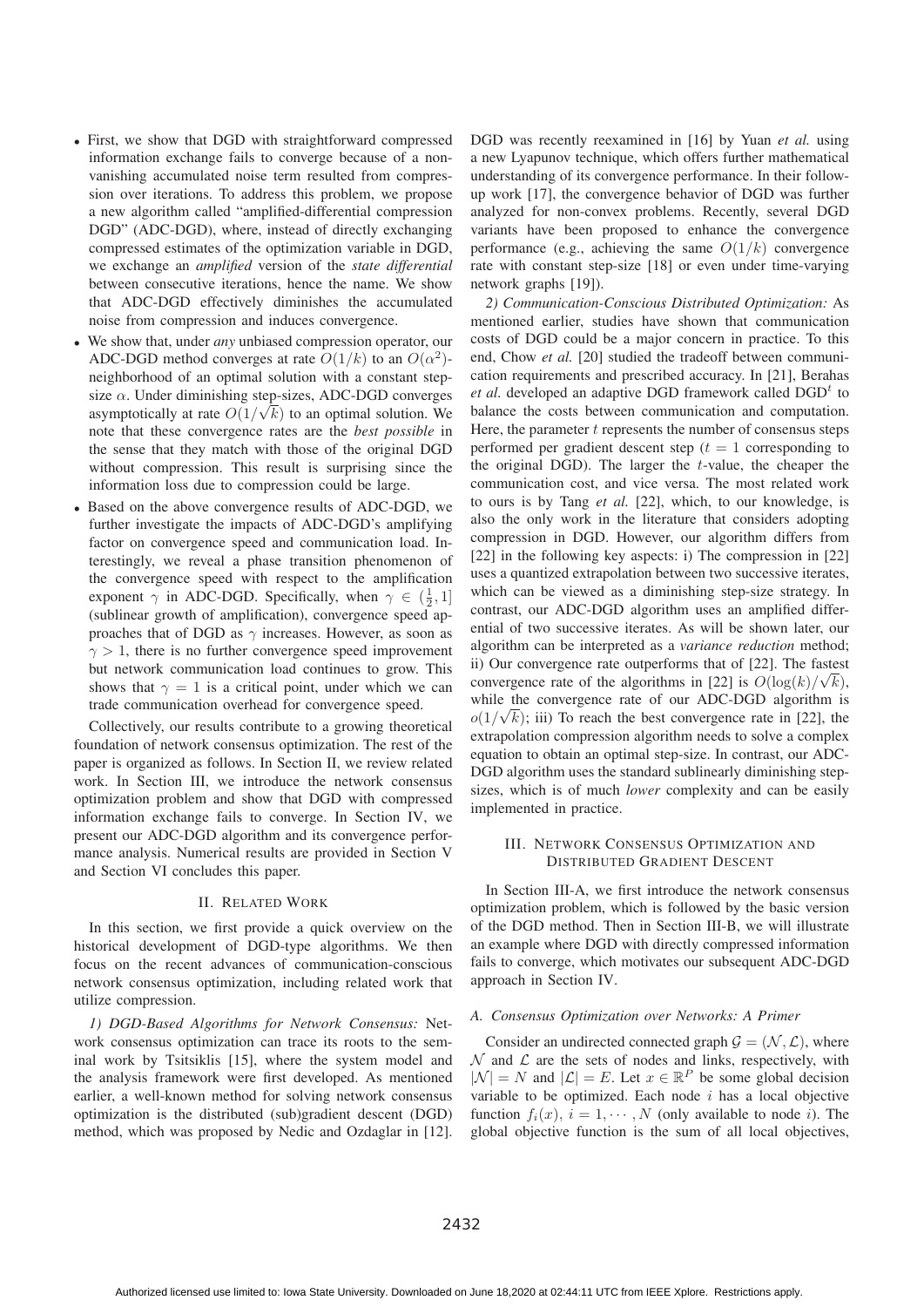i.e.,  $f(x) \triangleq \sum_{i=1}^{N} f_i(x)$ . Our goal is to solve the following<br>network-wide optimization problem in a distributed fashion: network-wide optimization problem in a *distributed* fashion:

$$
\min_{x \in \mathbb{R}^P} f(x) = \min_{x \in \mathbb{R}^P} \sum_{i=1}^N f_i(x).
$$
 (1)

Problem (1) has a wide range of applications in practice. For example, consider a wireless sensor network, where each sensor node k distributively collects some local monitored temporal data  $\mathbf{x}^k = (x_1^k, \dots, x_T^k)$  and collaborates to detect<br>the change-point in the global temporal data. This problem the change-point in the global temporal data. This problem can be formulated as:  $\min_{\sum_{i=1}^{N} f_i(\mathbf{x}^k)}$ , where  $f_i(\mathbf{x}^k) \triangleq$  $-\left|\sum_{i=1}^t x_i^k - \frac{t}{T}\sum_{i=1}^T x_i^k\right|^2$  is the CUSUM (cumulative surface control chart) statistics. Note that Problem (1) can be equive  $\sum_{i=1}^{T} x_i^k|^2$  is the CUSUM (cumulative sum<br>istics. Note that Problem (1) can be equivacontrol chart) statistics. Note that Problem (1) can be equivalently written in the following *consensus* form:

Minimize 
$$
\sum_{i=1}^{N} f_i(x_i)
$$
subject to 
$$
x_i = x_j, \qquad \forall (i, j) \in \mathcal{L}.
$$
 (2)

where  $x_i \in \mathbb{R}^P$  is the local copy of x at node *i*. In Problem (2) the contraints options that the local copy of goal pode is (2), the constraints enforce that the local copy at each node is equal to those of its neighbors, hence the name consensus. It is well-known [12] that Problem (2) can be reformulated as:

Minimize 
$$
\sum_{i=1}^{N} f_i(x_i)
$$
  
subject to  $(\mathbf{W} \otimes \mathbf{I}_P)\mathbf{x} = \mathbf{x},$ 

where  $\mathbf{x} \triangleq [x_1^\top, \dots, x_n^\top]^\top \in \mathbb{R}^{NP}$ ,  $\mathbf{I}_P$  denotes the *P*-<br>dimensional identity matrix, and the operator  $\otimes$  denotes the dimensional identity matrix, and the operator  $\otimes$  denotes the Kronecker product. In (3),  $\mathbf{W} \in \mathbb{R}^{N \times \hat{N}}$  is referred to as the consensus matrix and satisfies the following properties:

- 1) **W** is doubly stochastic:  $\sum_{i=1}^{N} [\mathbf{W}]_{ij} = \sum_{j=1}^{N} [\mathbf{W}]_{ij} = 1$ .<br>2) The sparsity pattern of **W** follows the network topology:
- 
- $[\mathbf{W}]_{ij} > 0$  for  $\forall$   $(i, j) \in \mathcal{L}$  and  $[\mathbf{W}]_{ij} = 0$  otherwise. 3) **W** is symmetric and hence it has real eigenvalues.

The doubly stochastic property in 1) ensures that all eigenvalues of **W** are in  $(-1, 1]$  and exactly one eigenvalue is equal to 1. Hence, it follows from Property 3) that one can sort eigenvalues as  $1 = \lambda_1(\mathbf{W}) \geq \cdots \geq \lambda_N(\mathbf{W}) > -1$ . Let  $\beta \triangleq \max\{|\lambda_2(\mathbf{W})|, |\lambda_N(\mathbf{W})|\}.$  Clearly, we have  $\beta < 1$ . It is shown in [12] that  $(\mathbf{W} \otimes \mathbf{I}_n)\mathbf{x} = \mathbf{x}$  if and only if  $x_i = x_i$ . shown in [12] that  $(\mathbf{W} \otimes \mathbf{I}_P)\mathbf{x} = \mathbf{x}$  if and only if  $x_i = x_j$ ,  $(i, j) \in \mathcal{L}$ . Therefore, Problems (2) and (3) are equivalent.

The equivalent network consensus formulation in Problem (3) motivates the design of the decentralized gradient descent (DGD) method as stated in Algorithm 1:

| Algorithm 1: Decentralized Gradient Descent (DGD) [12]. |  |  |
|---------------------------------------------------------|--|--|
|---------------------------------------------------------|--|--|

## Initialization:

1. Let  $k = 1$ . Choose initial values for  $x_{i,1}$  and step-size  $\alpha_1$ . Main Loop:

2. In the  $k$ -th iteration, each node sends its local copy to its neighbors. Also, upon reception of all local copies from its neighbors, each node updates its local copy as follows:

$$
x_{i,k+1} = \underbrace{\sum_{j \in \mathcal{N}_i} [\mathbf{W}]_{ij} x_{j,k}}_{\text{Consensus step}} - \underbrace{\alpha_k \nabla f_i(x_{i,k})}_{\text{Gradient step}}, \tag{4}
$$

where  $[\mathbf{W}]_{ij}$  is the entry in the *i*-th row and *j*-th column in **W**,  $x_{i,k}$  and  $\alpha_k$  represent  $x_i$ 's value and step-size in the k-th iteration, respectively, and  $\mathcal{N}_i \triangleq \{j \in \mathcal{N} : (i, j) \in \mathcal{L}\}\$ .<br>Stop if a desired convergence criterion is metropherwise

3. Stop if a desired convergence criterion is met; otherwise, let  $k \leftarrow k + 1$  and go to Step 2.

We can see that the DGD update in (4) consists of a consensus step and a local gradient step, which can be easily implemented in a network. Also, DGD achieves the same  $O(1/k)$  convergence rate as in the classical gradient descent method. However, as mentioned in Section I, DGD may not work well for high-dimensional consensus problem in lowspeed networks. Hence, we are interested in developing a DGD-type algorithm with compressed information exchanges in this paper. In what follows, we will first show that DGD fails to converge if compressed information is directly adopted in the consensus step.

# *B. DGD with Directly Compressed Information Exchange Does Not Converge: A Motivating Example*

We first introduce the notion of unbiased stochastic compression operator, which has been widely used to represent compressions in the literature (see, e.g., [20], [21], [23]–[26]).

Definition 1 (Unbiased Stochastic Compression Operator). A stochastic compression operator  $C(\cdot)$  is unbiased if it satisfies  $C(z) = z + \epsilon_z$ , with  $\mathbb{E}[\epsilon_z] = 0$  and  $\mathbb{E}[\epsilon_z^2] \le \sigma^2$ ,  $\forall z$ .

Defintion 1 guarantees that the noise caused by the compression has no effect on the mean of the parameter and its variance is bounded. Many compressed operators satisfy the above definition. The followings are two examples:

Example 1 (The Ternary Compressed Operater [25]). *For* **<sup>z</sup>** =  $(z_1, \dots, z_p)^\top \in \mathbb{R}^P$ ,  $C(\mathbf{z}) = ||\mathbf{z}||_{\infty}$  sign( $\mathbf{z}$ )  $\circ$  b<sub>z</sub>, where  $\circ$  *is*<br>the Hadamard product and by is a random vector with the *the Hadamard product and* b**<sup>z</sup>** *is a random vector with the*  $k$ -th element  $[b_{\mathbf{z}}]_k$  *following the Bernoulli distribution:* 

$$
\begin{cases}\Pr([b_{\mathbf{z}}]_k=1)=|z_k|/\|\mathbf{z}\|_{\infty},\\ \Pr([b_{\mathbf{z}}]_k=0)=1-|z_k|/\|\mathbf{z}\|_{\infty}.\end{cases}
$$

Example 2 (The Quantized Compressed Operater [24]). *For*  $\mathbf{z} = (z_1, \dots, z_p)^\top \in \mathbb{R}^P$ , the k-th element of  $[C(\mathbf{z})]_k$  is:

$$
[C(\mathbf{z})]_k = \begin{cases} \lfloor z_k \rfloor + 1, & \text{with probability } (1 - p_k), \\ \lfloor z_k \rfloor, & \text{with probability } p_k. \end{cases}
$$

where  $|z|$  represents the largest integer smaller than  $z$  and *the probability*  $p_k = z_k - \lfloor z_k \rfloor$ *.* 

Now, we consider the convergence of DGD with unbiased stochastic compressions. If local copies are compressed and then directly used in the consensus step in the DGD algorithm, then Eq. (4) in Algorithm 1 can be modified as:

$$
x_{i,k+1} = \sum_{j \in \mathcal{N}_i} [\mathbf{W}]_{ij} C(x_{j,k}) - \alpha_k \nabla f_i(x_{i,k}) =
$$

$$
\underbrace{\sum_{j=\mathcal{N}_i} [\mathbf{W}]_{ij} x_{j,k} - \alpha_k \nabla f_i(x_{i,k})}_{\text{Exact DGD}} + \underbrace{\sum_{j \in \mathcal{N}_i} [\mathbf{W}]_{ij} \epsilon_{x_{j,k}}}_{\text{Accumulated noise term}}, (5)
$$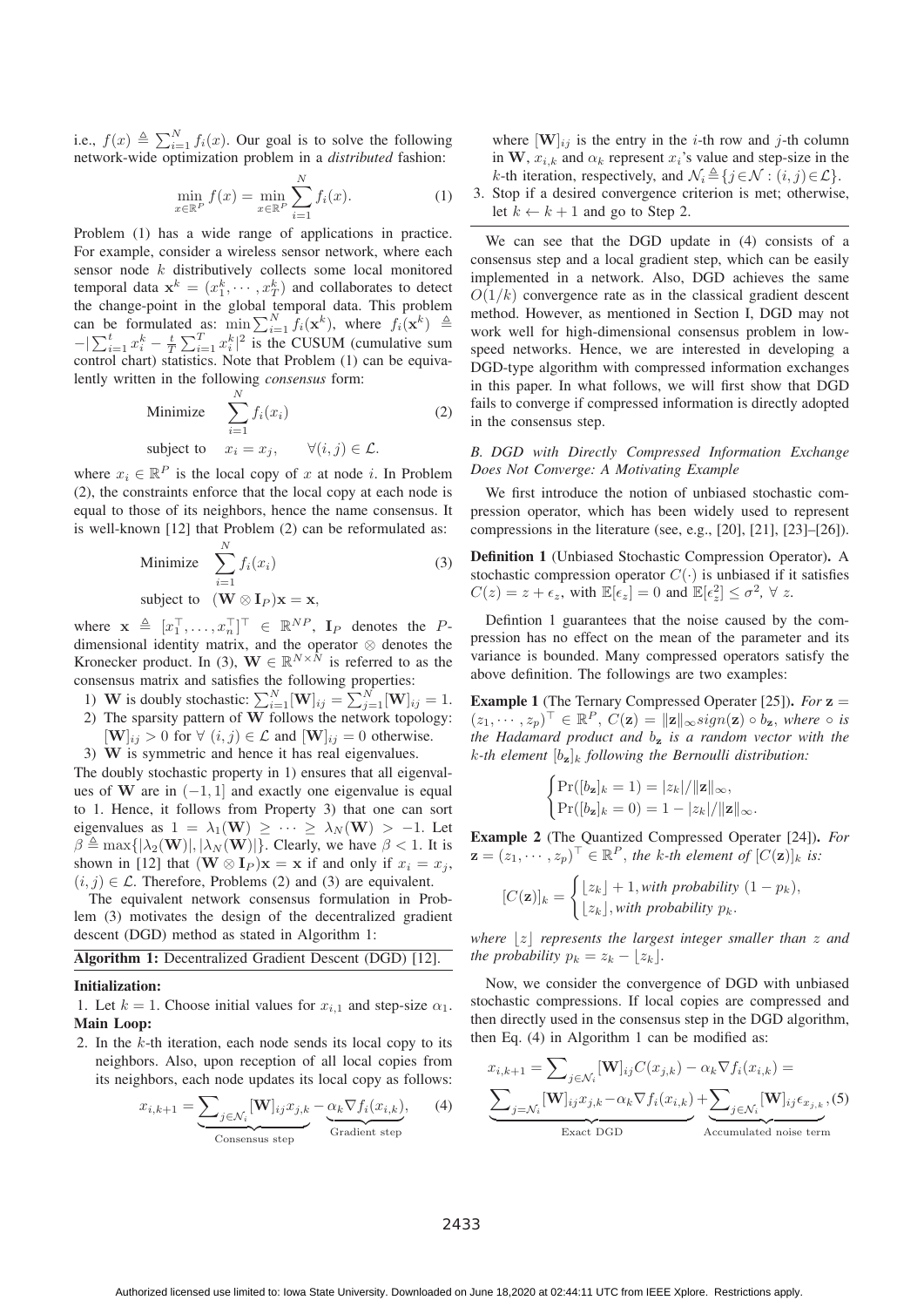

Fig. 1. The simulation results for DGD with quantized compression operator for a 2-node network, for which DGD fails to converge after 1000 iterations.

which shows that there is a *non-vanishing* noise term accumulated over iterations, which prevents the DGD algorithm from converging. For example, consider a simple 2-node network with local objectives  $f_1(x) = 4(x-2)^2$  and  $f_2(x) = 2(x+3)^2$ . The quantized compressed operator [25] is adopted in DGD. The simulation results are illustrated in Fig. 1, where we can see that DGD fails to converge after 1000 iterations even for such a small-size network consensus problem. This motivates us to pursue a new algorithmic design in Section IV.

# IV. AMPLIFIED-DIFFERENTIAL DISTRIBUTED GRADIENT DESCENT METHOD (ADC-DGD)

In this Section, we will first introduce our ADC-DGD algorithm in Section IV-A. Then, we will present the main theoretical results and their intuitions in Section IV-B. The proofs for the main results are provided in Section IV-C.

## *A. The ADC-DGD Algorithm*

Our ADC-DGD algorithm is stated in Algorithm 2:

# Algorithm 2: Amplified-Differential Compression DGD.

#### Initialization:

1. Let  $k = 1$ . Let  $x_{i,0} = \tilde{x}_{i,0} = 0$ ,  $\forall i$ . Choose initial values for step-size  $\alpha_1$  and the amplification exponent  $\gamma$ . Let  $x_{i,1} =$  $y_{i,1} = -\alpha_1 \nabla f_i(x_{i,0}), \forall i.$ 

# Main Loop:

2. In the k-th iteration, each node sends the compressed amplified-differential  $d_{i,k} = C(k^{\gamma} y_{i,k})$  to its neighbors. Also, upon collecting all neighbors' information, each node estimates neighbors' (imprecise) values:  $\tilde{x}_{j,k} = \tilde{x}_{j,k-1} +$  $d_{j,k}/k^{\gamma}$ . Then, each node updates its local value:

$$
x_{i,k+1} = \underbrace{\sum_{j \in \mathcal{N}_i} [\mathbf{W}]_{ij} \tilde{x}_{j,k}}_{\text{Compressed consensus}} - \underbrace{\alpha_k \nabla f_i(x_{i,k})}_{\text{gradient step}}.
$$
 (6)

Each node updates local differential:  $y_{i,k+1} = x_{i,k+1} - \tilde{x}_{i,k}$ . 3. Stop if a desired convergence criterion is met; otherwise, let  $k \leftarrow k + 1$  and go to Step 2.

Several important remarks on Algorithm 2 are in order: i) Compared to the original DGD, each node  $i$  under ADC-DGD requires additional memory to store the (imprecise) values of its neighbors in the previous iteration:  $\{\tilde{x}_{i,k-1} :$  $(i, j) \in \mathcal{L}$ . This additional memory allows the neighbors to only transmit the difference between successive iterations

 $y_{i,k} = x_{i,k} - \tilde{x}_{i,k-1}$  rather than  $x_{i,k}$  directly. Note that this memory requirement is modest in practice since many computer networks are scale-free (i.e., node degree distribution follows a power law and hence most nodes have low degrees); ii) Each node sends out a compressed version of the amplified-differential  $C(k^{\gamma}y_{i,k})$ . This information will then be de-amplified at the receiving nodes as  $d_{i,k}/k^{\gamma}$ , which is a noisy version of  $y_{i,k}$ . Based on the memory of the previous version, each node obtains their neighbors' values estimation  $\tilde{x}_{i,k}, j \in \mathcal{N}_i$ . Clearly, ADC-DGD is more communicationefficient compared to the original DGD; iii) Once  $\tilde{x}_{i,k}, j \in \mathcal{N}_i$ , are available, the update in (6) follows the same structure as in DGD, which also contains a consensus step and a local gradient step. Therefore, the complexity of ADC-DGD are almost identical to the original DGD, which means that ADC-DGD enjoys the same low-complexity.

#### *B. Main Convergence Results*

Before presenting the convergence results of ADC-DGD, we first state several needed assumptions:

**Assumption 1.** *The local objective functions*  $f_i(\cdot)$  *satisfy:* 

- *(Lower boundedness) There exists an optimal* x<sup>∗</sup> *with*  $||x^*|| < \infty$  such that  $\forall x \neq x^*$ ,  $\sum_{i=1}^N f_i(x) \geq \sum_{i=1}^N f_i(x^*)$ ;<br>(Linearly continuous and interference)
- (*Lipschitz continuous gradient*) there exists a constant  $L > 0$ *such that*  $\forall x, y, \|\nabla f_i(x) - \nabla f_i(y)\| \le L \|x - y\|, \forall i.$

Assumption 2 (Growth rate at infinity). *If the domain for* **x** *is unbounded, then there exists a constant* M > 0 *such that*

$$
\lim_{\|\mathbf{x}\| \to \infty} \frac{\|\mathbf{x}\|}{f(\mathbf{x})} = \lim_{\sum_{i=1}^n \|x_i\| \to \infty} \frac{\sum_{i=1}^N \|x_i\|}{\sum_{i=1}^N f_i(x_i)} \le M,
$$

*where*  $f(\mathbf{x}) = \sum_{i=1}^{N} f_i(x_i)$  *and*  $\mathbf{x} = (x_1^\top, \dots, x_N^\top)^\top$ .

Assumption 1 is standard in convergence analysis of gradient descent type algorithms: The first bullet ensures the existence of optimal solution and the second bullet guarantees the smoothness of the local objectives. Assumption 2 is a technical result coming out of our proofs and guarantees that, at infinity, the growth rate of the objective function is at least faster than linear. We note that Assumption 2 is a mild assumption, which is evidenced by the following lemma (proof details are relegated to Appendix A).

Lemma 1. *Any strictly convex function* <sup>f</sup>(·) *satisfying Assumption 1 also satisfies Assumption 2.*

In addition to convex objectives, many non-convex functions also satisfy Assumption 2, , as shown below and in Fig. 2:

Example 3. *(Non-convex functions satisfying Assumption 2):*

- $f(x) = 5x^3 + x^4$ , *with*  $\lim_{x\to\infty} ||x||/f(x) = 0$  *but*<br> $\nabla^2 f(x) = 12x^2 + 30x$  is smaller than 0 when  $x = -1$ .  $\nabla^2 f(x) = 12x^2 + 30x$  *is smaller than* 0 *when*  $x = -1$ ;
- $f(x) = 10 \sin(x) + x^2$ , *with*  $\lim_{x\to\infty} ||x||/f(x) = 0$  *but*<br>  $\nabla^2 f(x) = -10 \cos(x) + 2$  is smaller than 0 when  $x = 0$  $\nabla^2 f(x) = -10 \cos(x) + 2$  *is smaller than* 0 *when*  $x = 0$ .

Our first key result is on the convergence of local variables to the mean vector across nodes: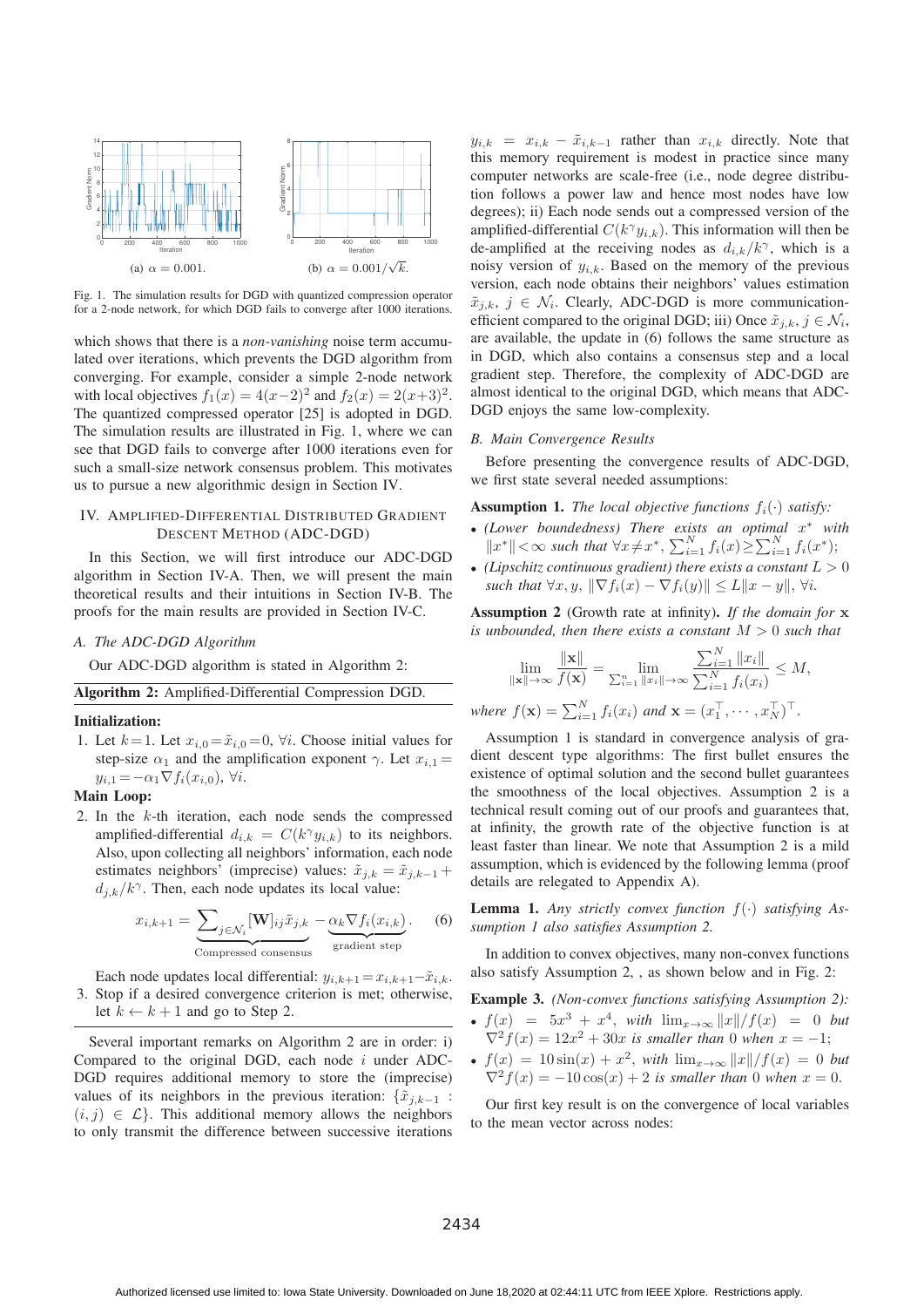

Fig. 2. Examples of non-convex functions satisfying Assumption 2.

Theorem 1. *Let the mean vector at the* k*-th iteration be defined as*  $\bar{\mathbf{x}}^k = \mathbf{1} \otimes \bar{x}^k \in \mathbb{R}^{NP}$ , *with*  $\bar{x}^k = \frac{1}{N}$ <br>*Under Assumptions 1 if*  $\mathbb{E}[\|\nabla f(\mathbf{x}^i)\|]$  *is hounder*  $\sum_{i=1}^{N} x_{i,k}.$ *Under Assumptions 1, if*  $\mathbb{E}[\|\nabla f(\mathbf{x}^i)\|]$  *is bounded by*  $\overrightarrow{D}$  *and* the amplifying exponent is  $\propto$  then: *the amplifying exponent is*  $\gamma$ *, then:* 

- For constant step-size  $\alpha_i = \alpha$ ,  $\forall i$ ,  $\mathbb{E}[\|\mathbf{x}^k \bar{\mathbf{x}}^k\|] \le \frac{\alpha D}{1-\beta} +$  $O(\frac{\sqrt{N}P\sigma}{k^{\gamma}});$ <br>For diminis √ $k^{\gamma}$
- For diminishing step-size  $\alpha_i = O(\frac{1}{k^{\eta}})$  with some  $\eta > 0$ ,  $\mathbb{E}[\|\mathbf{x}^k \bar{\mathbf{x}}^k\|] = O(\frac{1}{k^{\eta}})$  $\mathbb{E}[\|\mathbf{x}^k - \bar{\mathbf{x}}^k\|] = O(\frac{1}{k^{\min(\eta,\gamma)}}).$

Remark 1. Theorem 1 says that the local copies will converge to the mean vector asymptotically with a diminishing stepsize, or stay within a bounded error ball of the mean vector if a constant step-size is adopted.

Our second key convergence result is on the convergence rate of ADC-DGD under constant step-sizes:

Theorem 2 (Constant Step-Size). *Let the step-size be constant, i.e.,* $\alpha_k = \alpha$ ,  $\forall k$ , with  $\alpha < \frac{1 + \lambda_N(\mathbf{W})}{L}$ . Under Assumptions 1-2, if the amplified exponent  $\gamma > \frac{1}{2}$ , then it holds that:

$$
\min_{k} \left\{ \mathbb{E} \left[ \left\| \frac{1}{N} \sum_{i=1}^{N} \nabla f_{i}(\bar{x}^{k}) \right\|^{2} \right] \right\} \leq
$$
\n
$$
\frac{C_{1} \alpha^{2}}{N(1-\beta)^{2}} + \frac{C_{2}}{\alpha k} + O\left(\frac{2L\sqrt{P}\sigma}{\sqrt{N}k^{\gamma}}\right), \quad (7)
$$

*where*  $C_1 \triangleq L^4(B + ||\mathbf{x}^*||)^2$  *and*  $C_2 \triangleq 2[\frac{1}{N}]$ <br>  $\sum_{i=1}^{N}$   $f_i(x^*)$  *are two constants* where  $C_1 \triangleq L^4(B + ||\mathbf{x}^*||)^2$  and  $C_2 \triangleq 2[\frac{1}{N} \sum_{i=1}^{N} f_i(0) - \frac{1}{N} \sum_{i=1}^{N} f_i(x^*)]$  are two constants.

Remark 2. Under the same conditions of Theorem 2, we immediately have that Algorithm 2 has an ergodic convergence rate  $O\left(\frac{1}{k^{\min{(1,\gamma)}}}\right)$  until  $\min_k {\mathbb{E}}[\|\frac{1}{N}\]$ <br>reaching the error ball  $O((-\alpha)^2)$  and the N  $\sum_{i=1}^{N} \nabla f_i(\bar{x}^k) \|^2$ reaching the error ball  $O((\frac{\alpha}{1-\beta})^2)$  and the fastest rate is  $O(\frac{1}{k})$ .

Our third key convergence result is concerned with the convergence rate of ADC-DGD under diminishing step-sizes:

Theorem 3 (Diminishing Step-Sizes). *Under Assumptions 1- 2, if the local objectives have bounded graidents, i.e. there exists a positive constant* D *such that*  $\|\nabla f_i(x)\| \leq D$ ,  $\forall x$ , and  $\alpha > \frac{1}{\alpha}$  *n*  $> \frac{1}{\alpha}$  *then with diminishing stansize*  $\alpha_i = O(\frac{1}{\alpha})$  $\gamma > \frac{1}{2}$ ,  $\eta \geq \frac{1}{2}$ , then with diminishing step-size  $\alpha_k = O(\frac{1}{k\eta})$ ,<br>it holds that  $\frac{1}{k} \sum_{k=1}^{N} \sum_{\substack{k=1 \\ k \neq j}}^K f(\bar{x}_k^k) \cdot |_{\mathcal{L}}^2 = o(\frac{1}{k\eta})$ , almost suraly *it holds that*  $\|\frac{1}{N}\sum_{i=1}^{N} \nabla f_i(\bar{x}^k)\|^2 = o(\frac{1}{k^{1-\eta}})$  *almost surely.* 

N Remark 3. In Theorem 3, the exponent for the diminishing rate of step-size is lower bounded  $(\eta \geq \frac{1}{2})$ . Thus, the best<br>convergence rate for this electrition is  $c(1/\sqrt{h})$ , which is fector convergence rate for this algorithm is  $o(1/\sqrt{k})$ , which is faster<br>than the rate  $O(\log(k)/\sqrt{k})$  in [22]. We also note that our than the rate  $O(\log(k)/\sqrt{k})$  in [22]. We also note that our convergence result is in "Small-O", which is stronger than conventional "Big-O" convergence results.

Remark 4 (Intuition and Design Rationale of ADC-DGD). To understand why ADC-DGD converges, a closer look at (6) in Algorithm 2 reveals that:

$$
\tilde{x}_{j,k} = \tilde{x}_{j,k-1} + C(k^{\gamma}y_{j,k})/k^{\gamma} = \tilde{x}_{j,k-1} + (k^{\gamma}y_{j,k} + \epsilon_{k^{\gamma}y_{j,k}})/k^{\gamma} \n= \tilde{x}_{j,k-1} + y_{j,k} + (\epsilon_{k^{\gamma}y_{j,k}})/k^{\gamma} = x_{j,k} + (\epsilon_{k^{\gamma}y_{j,k}})/k^{\gamma}.
$$
\n(8)

Thanks to the properties of the unbiased stochastic operator (cf. Definition 1), the noise term in the last step of (8) has zero mean and a *vanishing* variance  $\frac{\sigma^2}{k^2\gamma}$  as k gets large. This is in contrast to the accumulated non-vanishing noise term in DGD contrast to the accumulated non-vanishing noise term in DGD (cf. Eq. (5)). Eq. (8) also shows that our ADC-DGD algorithm can be interpreted as a *variance reduction* method. Indeed, our proofs in Section IV-C are based on these intuitions.

# *C. Proofs of the Main Theorems*

Due to space limitation, in this subsection, we outline the key steps of the proofs of Theorems 1–3. We relegate proof details to appendices. Some appendices provide proof sketches due to the lengths of the proofs.

*Step 1): Introducing a Lyapunov Function.* Consider the following Lyapunov function, which is also used in [16], [21]:

$$
L_{\alpha_k}(\mathbf{x}) = \frac{1}{2}\mathbf{x}^\top (\mathbf{I} - \mathbf{Z})\mathbf{x} + \alpha_k \mathbf{1}^\top \mathbf{f}(\mathbf{x}),
$$
(9)

where  $\mathbf{x} = [x_1^\top, \cdots, x_N^\top]^\top$ ,  $\mathbf{Z} \triangleq \mathbf{W} \otimes \mathbf{I}_P$ , and  $\mathbf{f}(\mathbf{x}) \triangleq [f_1(x_1), \cdots, f_N(x_N)]^\top$  so that  $\mathbf{1}^\top \mathbf{f}(\mathbf{x}) = \sum_{k=1}^N f_k(x_k)$ . The  $[f_1(x_1), \cdots, f_N(x_N)]^{\top}$  so that  $\mathbf{1}^{\top} \mathbf{f}(\mathbf{x}) = \sum_{i=1}^{N} f_i(x_i)$ . The following lemma is from [16], which says that the Lyapunov function  $L_a(\mathbf{x})$  has Lipschitz-continuous gradient.

Lemma 2. *Under Assumption 1, the Lyapunov function*  $L_{\alpha}(\mathbf{x}) = \frac{1}{2}\mathbf{x}^T(\mathbf{I} - \mathbf{Z})\mathbf{x} + \alpha \mathbf{1}^T \mathbf{f}(\mathbf{x})$  has  $(1 - \lambda_N(\mathbf{W}) + \alpha L)$ -<br>Linschitz aradient, i.e.  $\|\nabla L_{\alpha}(\mathbf{x}) - \nabla L_{\alpha}(\mathbf{x})\| \leq (1 - \lambda_N(\mathbf{W})) + \alpha L$ *Lipschitz gradient, i.e.*  $\|\nabla L_{\alpha}(\mathbf{x}) - \nabla L_{\alpha}(\mathbf{y})\| \leq (1 - \lambda_N(\mathbf{W}) + \alpha L)\|\mathbf{x} - \mathbf{y}\|$   $\forall \mathbf{x}, \mathbf{y} \in \mathbb{R}^{np}$  $\alpha L$ )||**x** – **y**||,  $\forall$ **x**, **y**  $\in \mathbb{R}^{np}$ .

Note that, using the notation **Z**, we can compactly rewrite the updating step (6) in Algorithm 2 as follows:

$$
\mathbf{x}^{k+1} = \mathbf{Z}(\tilde{\mathbf{x}}^k + \mathbf{d}^k / k^{\gamma}) - \alpha_k \nabla \mathbf{f}(\mathbf{x}^k)
$$
  
\n
$$
= \mathbf{Z} \mathbf{x}^k + \mathbf{Z} \epsilon^k / k^{\gamma} - \alpha_k \nabla \mathbf{f}(\mathbf{x}^k)
$$
  
\n
$$
= \mathbf{x}^k - [(\mathbf{I} - \mathbf{Z}) \mathbf{x}^k + \alpha_k \nabla \mathbf{f}(\mathbf{x}^k)] + \mathbf{Z} \epsilon^k / k^{\gamma}
$$
  
\n
$$
= \mathbf{x}^k - \nabla L_{\alpha_k}(\mathbf{x}^k) + \mathbf{Z} \epsilon^k / k^{\gamma}, \qquad (10)
$$

where  $\nabla \mathbf{f}(\mathbf{x}^k) = [\nabla f_1(x_{1,k})^\top, \cdots, \nabla f_N(x_{N,k})^\top]^\top, \mathbf{x}^k =$ <br>  $(x^\top \dots, x^\top)^\top$  is the parameter in the k-th iteration  $\tilde{\mathbf{x}}^k =$  $(x_{1,k}^{\top}, \dots, x_{N,k}^{\top})^{\top}$  is the parameter in the k-th iteration,  $\tilde{\mathbf{x}}^k =$ <br> $\begin{bmatrix} \tilde{\mathbf{x}}^{\top} \\ \tilde{\mathbf{x}}^{\top} \end{bmatrix}^{\top}$  is the yester of impressive parameters, and  $[\tilde{x}_{1,k}^{\dagger}, \cdots, \tilde{x}_{N,k}^{\dagger}]^{\dagger}$  is the vector of imprecise parameters, and  $A_k \triangleq [A_{k}^{\dagger}]^{\dagger}$  $\mathbf{d}^k \triangleq [d_{1,k}^\top, \cdots, d_{N,k}^\top]^\top$  and  $\epsilon^k \triangleq [\epsilon_{k\gamma y_{1,k}}^\top, \cdots, \epsilon_{k\gamma y_{N,k}}^\top]^\top$ .<br>It can be seen that Eq. (10) is one-step stochastic gradient It can be seen that Eq. (10) is one-step stochastic gradient descent for  $L_{\alpha_k}(\mathbf{x})$  and the noise term  $\mathbf{Z} \epsilon^k / k^{\gamma}$  has zero mean and variance with diminishing bound  $N P \sigma^2 / k^2 \gamma$  i.e. and variance with diminishing bound  $NP\sigma^2/k^{2\gamma}$ , i.e.,

$$
\mathbb{E}[\mathbf{Z}\epsilon^k/k^{\gamma}] = \mathbf{Z}\mathbb{E}[\epsilon^k]/k^{\gamma} = 0,
$$
\n(11)

$$
\mathbb{E}[\|\mathbf{Z}\epsilon^k/k^{\gamma}\|^2] \leq \|\mathbf{Z}\|^2 \mathbb{E}[\|\epsilon^k\|^2]/k^{2\gamma} \stackrel{(a)}{\leq} NP\sigma^2/k^{2\gamma}, \quad (12)
$$

2435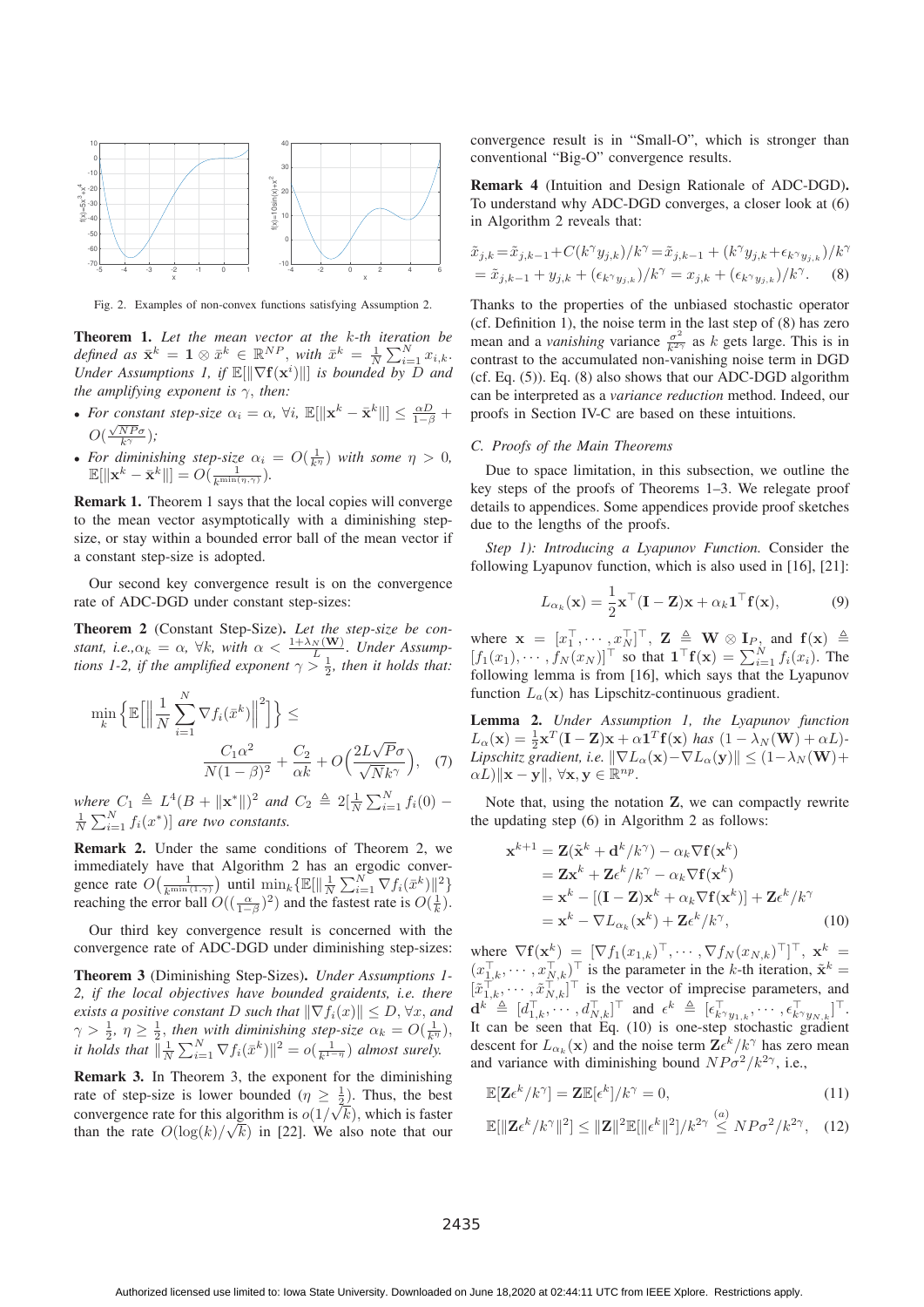where (a) follows from the fact that the eigenvalues of **<sup>Z</sup>** are in  $(-1, 1]$  and  $\epsilon^k \in \mathbb{R}^{NP}$ .

*Step 2) Convergence of the Objective Value.* Note from (8) that the noise caused by compression is similar to the noise in the standard stochastic gradient descent method (SGD). Hence, we can apply similar analysis techniques from SGD on the iterations of ADC-DGD to obtain the following results:

Theorem 4 (Bounded Gradient). *Under Assumptions 1-2, if the step-size*  $\alpha < \frac{1 + \lambda_N(\mathbf{W})}{L}$  *and the amplified exponent*  $\gamma > \frac{1}{2}$ <br>*in Algorithm 2, then there exists a constant*  $R > 0$  such that *in Algorithm 2, then there exists a constant*  $B > 0$  *such that*  $\mathbb{E}[\|\mathbf{x}^k\|] \leq B$  and  $\mathbb{E}[\|\nabla \mathbf{f}(\mathbf{x}^k)\|] \leq L(B + \|\mathbf{x}^*\|)$ , where  $\mathbf{x}^* = \mathbf{1} \otimes \pi^* \in \mathbb{R}^{NP}$ . Moreover,  $\mathbb{E}[\|\nabla I - (\mathbf{x}^k)\|^2] = o(1/k)$ .  $\mathbf{1} \otimes x^* \in \mathbb{R}^{NP}$ . *Moreover*,  $\mathbb{E}[\|\nabla L_{\alpha}(\mathbf{x}^k)\|^2] = o(1/k)$ .

Theorem 4 shows that with an appropriate step-size and an amplifying exponent, Algorithm 2 converges. But due to the compression noise, the convergence rate is sublinear. To see this, note that  $\nabla L_{\alpha}(\mathbf{x}) = (\mathbf{I} - \mathbf{Z})\mathbf{x} + \alpha \nabla \mathbf{f}(\mathbf{x})$ , and  $\mathbf{I}^{\top}(\mathbf{I} - \mathbf{Z}) = 0$ . Thus,  $\mathbf{I}^{\top} \nabla I_{\alpha}(\mathbf{x}) = \alpha \nabla^{N} \nabla f_{\alpha}(\mathbf{x})$ , which **1**<sup>T</sup> $(\mathbf{I} - \mathbf{Z}) = 0$ . Thus,  $\mathbf{1}^\top \nabla L_\alpha(\mathbf{x}) = \alpha \sum_{i=1}^N \nabla f_i(x_i)$ , which implies  $\|\alpha\sum_{i=1}^{N} \nabla f_i(x_i)\|^2 \leq \|\nabla L_{\alpha}(\mathbf{x})\|^2$ . From Theorem 4, the convergence rate of  $\mathbb{E}[\|$  $\|\sum_{i=1}^N \nabla f_i(x_i)\|^2\|$  is also  $o(1/k)$ .

*Step 3) Proving Theorem 1*. Note from Algorithm 2 and (10) that the following hold:

$$
\begin{cases}\n\mathbf{x}^{1} = \mathbf{Z}\mathbf{x}^{0} - \alpha_{0} \nabla \mathbf{f}(\mathbf{x}^{0}) = -\alpha_{0} \nabla \mathbf{f}(\mathbf{x}^{0}), \\
\mathbf{x}^{2} = \mathbf{Z}\mathbf{x}^{1} - \alpha_{1} \nabla \mathbf{f}(\mathbf{x}^{1}) + \mathbf{Z} \frac{\epsilon^{1}}{1 \gamma}, \\
= -\alpha_{0} \mathbf{Z} \nabla \mathbf{f}(\mathbf{x}^{0}) - \alpha_{1} \nabla \mathbf{f}(\mathbf{x}^{0}) + \mathbf{Z} \epsilon^{1}, \\
\vdots \\
\mathbf{x}^{k} = -\sum_{i=0}^{k-1} \alpha_{i} \mathbf{Z}^{k-i-1} \nabla \mathbf{f}(\mathbf{x}^{i}) + \sum_{i=1}^{k-1} \mathbf{Z}^{k-i} \frac{\epsilon^{i}}{i \gamma}.\n\end{cases}
$$
\n(13)

Eq. (13) characterize the trajectory of the iterates. Each iterate consists of two parts, one from gradients and the other from noises. Note that in (13), the variance of accumulated noises are in the form of  $h_k \triangleq \sum_{i=1}^k \frac{\beta^{k-i}}{i\gamma}$ . Next, we prove an inter-<br>esting lemma for  $h_k$  which is useful in proving Theorem 1 esting lemma for  $h_k$ , which is useful in proving Theorem 1.

**Lemma 3.** *Define*  $h_k \triangleq \sum_{i=1}^k \frac{\beta^{k-i}}{i^{\gamma}}$ , *where*  $\beta \in [0,1)$  *and*  $\alpha > 0$  *It follows that*  $h_k = O(\frac{1}{\beta})$  $\gamma > 0$ . It follows that  $h_k = O(\frac{1}{k\gamma})$ .

Lemma 3 implies that the negative effect of compression noises can be ignored asymptotically, which induces convergence. With (13), Theorem 4 and Lemma 3, we can finally prove Theorem 1 and the details are relegated to Appendix D.

*Step 4) Proving Theorems 2 and 3*. With some algebraic derivation, we can show the following fundamental result:

**Lemma 4.** Let  $\mathcal{F}_k = \sigma \langle \mathbf{x}^1, \cdots, \mathbf{x}^k \rangle$  be a filtration. Under *Assumptions 1-2, the following inequality holds:*

$$
\mathbb{E}\Big[\frac{1}{N}\sum_{i=1}^{N}f_i(\bar{x}^{k+1})\Big|\mathcal{F}_k\Big] + \frac{\alpha_k}{2}\Big\|\frac{1}{N}\sum_{i=1}^{N}\nabla f_i(\bar{x}^k)\Big\|^2
$$
  

$$
\leq \frac{1}{N}\sum_{i=1}^{N}f_i(\bar{x}^k) + \frac{\alpha_k L^2}{2N^2}\sum_{i=1}^{N}\Big\|\bar{x}^k - x_{i,k}\Big\|^2 + \frac{L P\sigma^2}{2N k^{2\gamma}}, \qquad (14)
$$

*where*  $\alpha_k$  *is the step-size at the k-the iteration.* 

Eq. (14) in Lemma 4 is similar to the contraction in stochastic gradient descent algorithm, which relates the objective



Fig. 3. A four-node network.

Fig. 4. The consensus matrix for Fig. 3.

values and gradient norm. Then, by telescoping and the supermartingale convergence theorem, we can prove Theorems 2 and 3 (see Appendices F and G).

# *D. Understanding the Role of the Amplifying Exponent* γ

In our algorithm, the amplifying exponent  $\gamma$  is a key component to adjust the communication rate. From Theorems 2 and 3, it can be seen that within  $(1/2, 1]$ , the larger  $\gamma$  means the faster convergence. However, since the transmitted value is  $C(k^{\gamma}y^k)$ , we can see that a larger  $\gamma$  leads to a larger  $k^{\gamma}y^k$ , which may lead to overflow error (for example, type 'int8' in Matlab could only present data within  $(-128, 127)$ ). Hence, it is necessary to guarantee that  $k^{\gamma}$ **y**<sup>k</sup> would not grow too fast. Recalling Eqs. (10) and (6) in Algorithm 2, we have

$$
\mathbf{y}^k = \mathbf{x}^k - \tilde{\mathbf{x}}^{k-1} = (\mathbf{I} + \mathbf{Z})\epsilon^k / k^{\gamma} - \nabla L_{\alpha_k}(\mathbf{x}^k).
$$

Under the expectation, the transmitted value is bounded by

$$
\mathbb{E}[\|k^{\gamma}\mathbf{y}^{k}\|] = \mathbb{E}[\|(1+\mathbf{Z})\epsilon^{k} - k^{\gamma}\nabla L_{\alpha_{k}}(\mathbf{x}^{k})\|] \n\leq \mathbb{E}[\|(1+\mathbf{Z})\epsilon^{k}\| + \|k^{\gamma}\nabla L_{\alpha_{k}}(\mathbf{x}^{k})\|] \n\leq 2\mathbb{E}[\|\epsilon^{k}\|] + k^{\gamma}\mathbb{E}[\|\nabla L_{\alpha_{k}}(\mathbf{x}^{k})\|].
$$

From Definition 1, we have that each element of  $\mathbb{E}[\Vert \epsilon^k \Vert]$  is<br>bounded by  $\sigma$ . From Theorem 4, we have  $\mathbb{E}[\Vert \nabla L - (\mathbf{x}^k) \Vert^2]$ . bounded by  $\sigma$ . From Theorem 4, we have  $\mathbb{E}[\|\nabla L_{\alpha_k}(\mathbf{x}^k)\|^2]$  $o(1/k)$ . Thus,  $\mathbb{E}[\Vert k^{\gamma} \mathbf{y}^{k} \Vert]$  is bounded by  $o(k^{\gamma-\frac{1}{2}})$ . We state this result in the following proposition:

**Proposition 5.** *Under Assumptions 1-2, with*  $\gamma > \frac{1}{2}$ *, the transmitted value*  $k^{\gamma} \mathbf{y}^k$  *satisfies*  $\mathbb{E}[\Vert k^{\gamma} \mathbf{y}^k \Vert] = o(k^{\gamma - \frac{1}{2}})$ .

The insight from Proposition 5 is that with  $\gamma \in (\frac{1}{2}, 1]$ , the pay the proposition is slower than  $\rho(\sqrt{h})$ . growth speed for the transmitted value is slower than  $o(\sqrt{k})$ ,<br>which is not very fast which is not very fast.

#### V. NUMERICAL RESULTS

In this section, we will present several numerical experiments to further validate the performance of ADC-DGD.

*1) Effect of Compression:* First, we compare ADC-DGD with some existing methods to show its convergence rate and communication-efficiency. Consider a four-node network as shown in Fig. 3 with the following global objective function:  $\min_x f(x) = f_1(x) + f_2(x) + f_3(x) + f_4(x)$ , where  $f_1(x) =$  $-4x^2$ ,  $f_2(x) = 2(x-0.2)^2$ ,  $f_3(x) = 2(x+0.3)^2$ , and  $f_4(x) =$  $5(x-0.1)^2$ . It can be seen that  $f_1(x)$  is non-convex, while the rest are convex. The communication consensus matrix used in this experiment is shown in Fig. 4.

In our simulation, we compare our ADC-DGD with the conventional DGD and  $DGD<sup>t</sup>$ . For  $DGD<sup>t</sup>$ , we consider two cases:  $t = 3$  and  $t = 5$ . In ADC-DGD, the amplifying exponent  $\gamma$  is set to 1. We use two step-size strategies: 1)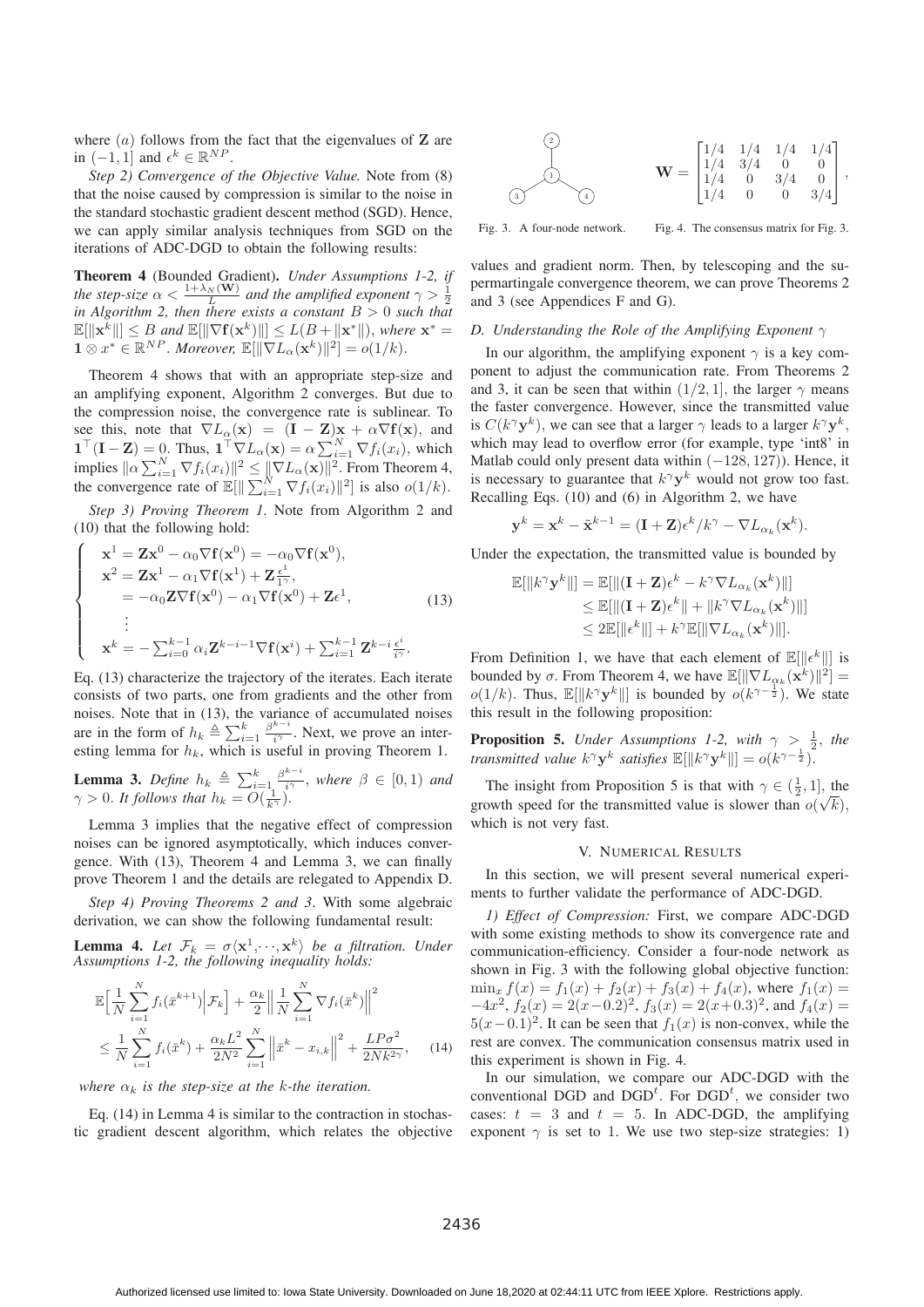

Fig. 5. Convergence comparisons be-Fig. 6. Amount of exchanged infortween ADC-DGD, DGD, and  $DGD<sup>t</sup>$ . mation (bytes) vs gradient norm.

constant step-size  $\alpha$  (i.e.  $\eta = 0$ ) and 2) diminishing step-size  $\alpha/\sqrt{k}$  (i.e.  $\eta = 1/2$ ). We adopt the quantized operator in [24]<br>as the compression operator. After compression, the values are as the compression operator. After compression, the values are integer. Hence, they can be stored as type 'int16', which is 2 bytes. However, the uncompressed values are stored as type 'double', costing 8 bytes. The convergence results for one trial are illustrated in Fig. 5 and Fig. 6.

From the simulations, we can see that: 1) with a fixed stepsize, all algorithms converge to an error ball, while the radiuses of the conventional DGD and ADC-DGD are relatively smaller. This is because with a larger t,  $\beta^t$  becomes smaller and hence the error ball  $O(\alpha/(1-\beta^t))$  for DGD<sup>t</sup> becomes<br>larger: 2) By using compression, the convergence process of larger; 2) By using compression, the convergence process of ADC-DGD is relatively less smooth. But the compression noise does not affect convergence. With the same step-size, the conventional DGD and ADC-DGD have the almost the *same* convergence rate; 3) By using diminishing step-sizes, the convergence speed for ADC-DGD becomes slower. However, the objective value remains decreasing; 4) By comparing the amount of exchanged information, ADC-DGD with the fixed step-size converges the fastest, using only 2000 bytes. This shows that our algorithm is the *most* communication-efficient.

*2) Effect of the Amplifying Exponent:* Next, we show the effect of the amplifying exponent  $\gamma$ . As discussed in Section IV-D, with a small  $\gamma$ , the noise caused by compression could lead to a slow convergence. On the other hand, with a large  $\gamma$ , the transmitted value  $k^{\gamma}y$  could be too large and cause overflow, especially for quantized compressed operator. Here, we change  $\gamma$  using  $\{0.6, 0.8, 1.0, 1.2\}$  and keep the rest of the parameters the same. For each  $\gamma$ , we repeat the algorithm 100 times and compute the average objective values, as well as the maximum transmitted value from all the nodes in each iteration. The simulation results are shown in Figs. 7 and 8. We can see that, with a larger  $\gamma$  value, the algorithm converges faster and the curve is smoother, while the transmitted values are increasing a little bit faster. In this example, we can see that  $\gamma = 0.8$  strikes a good balance between convergence and maximum transmitted value.

*3) Effect of Network Size:* The following simulations indicate that our algorithm could be scaled to large-size networks. In our simulation, we consider the 'circle' system: each node only connects with two neighboring nodes and forms a circle. For example, Fig. 9 shows a five-node circle. We set  $n$  to be 3, 5, 10, 20 in our experiment. The local objectives are in the



Fig. 7. Convergence behaviors under Fig. 8. Growth of transmitted values different choices of  $\gamma$ . vs. number of iterations.



Fig. 9. The 5-node circle topology. Fig. 10. The effect of network size. form of  $f_i(x) = a_i(x - b_i)^2$ . In our simulation,  $\{a_i, b_i\}_{i=1}^n$ 

from or  $f_i(x) = a_i(x - b_i)$ . In our simulation,  $\{a_i, b_i\}_{i=1}$ <br>are independently randomly generated:  $a_i \sim \text{Uniform}[0, 10]$ <br>and  $b_i \sim \text{Uniform}[0, 1]$ . For each value of *n*, we repeat 100 and  $b_i \sim$  Uniform[0, 1]. For each value of *n*, we repeat 100 trials and compute the average gradient norm. The convergence results are shown in Fig. 10. It can be seen that our algorithm works well as the network size increases, demonstrating the scalability of ADC-DGD.

## VI. CONCLUSION

In this paper, we considered designing communicationefficient network consensus optimization algorithms in networks with slow communication rates. We proposed a new algorithm called amplified-differential compression decentralized gradient descent (ADC-DGD), which is based on compression to reduce communication costs. We investigated the convergence behavior of ADC-DGD on smooth but possibly non-convex objectives in this work. We showed that: 1) by employing a fixed step-size  $\alpha$ , ADC-DGD converges with the  $O(1/k^{\min(1,\gamma)})$  ergodic rate until reaching an error ball of size  $O(\alpha^2)$  with the applified parameter  $\alpha$ : 2) ADC-DGD size  $O(\alpha^2)$  with the amplified parameter  $\gamma$ ; 2) ADC-DGD enjoys the best convergence rate  $o(1/\sqrt{k})$  and converge to<br>a stationary point almost surely with diminishing step-sizes a stationary point almost surely with diminishing step-sizes. Consensus optimization with compressed information is an important and under-explored area. An interesting future topic is to generalize our ADC-DGD algorithmic framework to analyze cases with local stochastic gradients, which could further lower the implementation complexity of ADC-DGD.

#### **REFERENCES**

- [1] Q. Ling and Z. Tian, "Decentralized sparse signal recovery for compressive sleeping wireless sensor networks," *IEEE Transactions on Signal Processing*, vol. 58, no. 7, pp. 3816–3827, 2010.
- [2] J. B. Predd, S. R. Kulkarni, and H. V. Poor, "Distributed learning in wireless sensor networks," *arXiv preprint cs/0503072*, 2005.
- [3] I. D. Schizas, A. Ribeiro, and G. B. Giannakis, "Consensus in ad hoc wsns with noisy linkspart i: Distributed estimation of deterministic signals," *IEEE Transactions on Signal Processing*, vol. 56, no. 1, pp. 350–364, 2008.

2437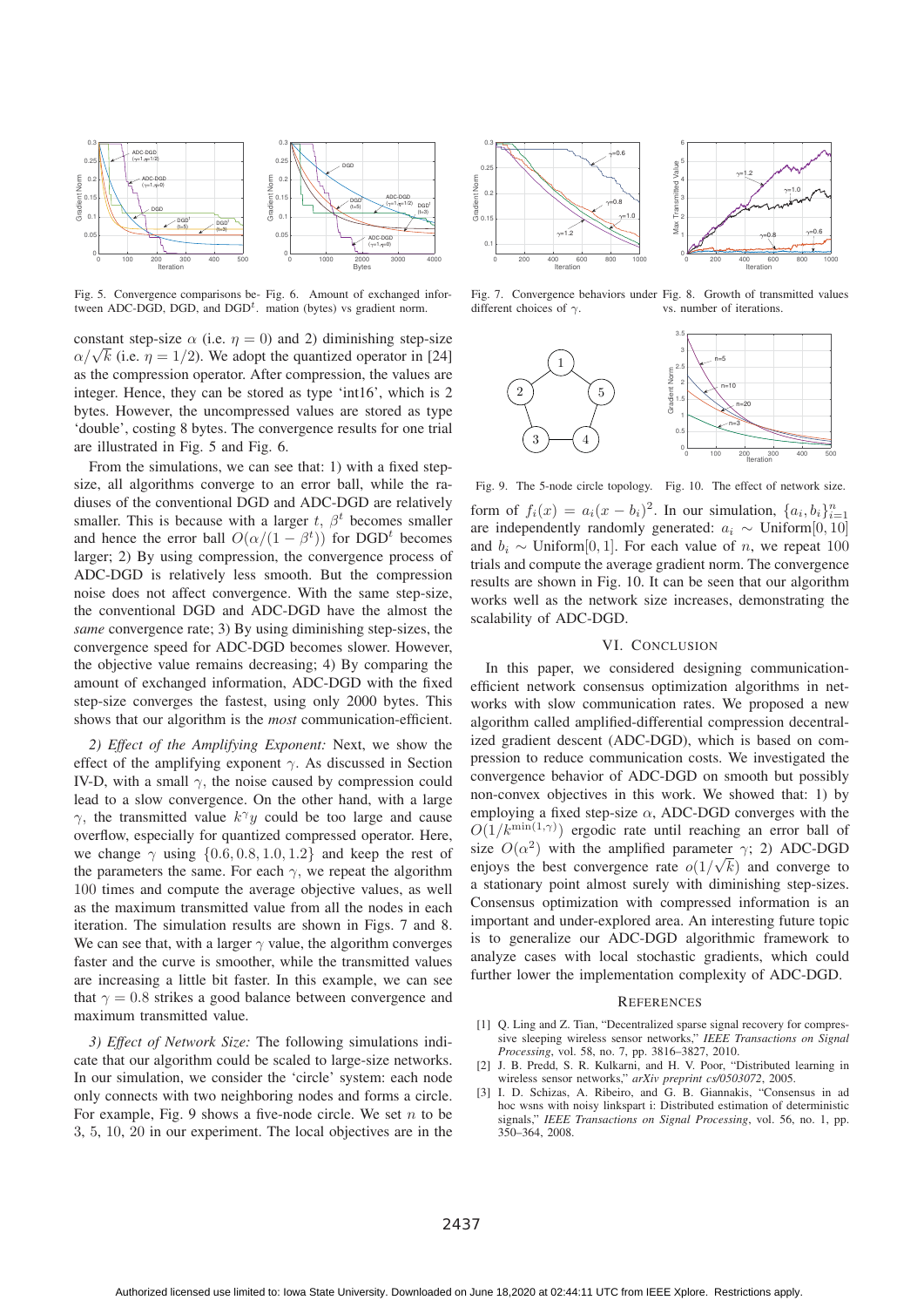- [4] F. Zhao, J. Shin, and J. Reich, "Information-driven dynamic sensor collaboration," *IEEE Signal processing magazine*, vol. 19, no. 2, pp. 61–72, 2002.
- [5] J. C. Duchi, A. Agarwal, and M. J. Wainwright, "Dual averaging for distributed optimization: Convergence analysis and network scaling, *IEEE Transactions on Automatic control*, vol. 57, no. 3, pp. 592–606, 2012.
- [6] K. I. Tsianos, S. Lawlor, and M. G. Rabbat, "Consensus-based distributed optimization: Practical issues and applications in large-scale machine learning," in *Communication, Control, and Computing (Allerton), 2012 50th Annual Allerton Conference on*. IEEE, 2012, pp. 1543–1550.
- [7] Y. Cao, W. Yu, W. Ren, and G. Chen, "An overview of recent progress in the study of distributed multi-agent coordination," *IEEE Transactions on Industrial informatics*, vol. 9, no. 1, pp. 427–438, 2013.
- [8] W. Ren, R. W. Beard, and E. M. Atkins, "Information consensus in multivehicle cooperative control," *IEEE Control Systems*, vol. 27, no. 2, pp. 71–82, 2007.
- [9] K. Zhou, S. I. Roumeliotis *et al.*, "Multirobot active target tracking with combinations of relative observations," *IEEE Transactions on Robotics*, vol. 27, no. 4, pp. 678–695, 2011.
- [10] G. B. Giannakis, V. Kekatos, N. Gatsis, S.-J. Kim, H. Zhu, and B. F. Wollenberg, "Monitoring and optimization for power grids: A signal processing perspective," *IEEE Signal Processing Magazine*, vol. 30, no. 5, pp. 107–128, 2013.
- [11] V. Kekatos and G. B. Giannakis, "Distributed robust power system state estimation," *IEEE Transactions on Power Systems*, vol. 28, no. 2, pp. 1617–1626, 2013.
- [12] A. Nedic and A. Ozdaglar, "Distributed subgradient methods for multiagent optimization," *IEEE Transactions on Automatic Control*, vol. 54, no. 1, pp. 48–61, 2009.
- [13] M. I. Jordan, J. D. Lee, and Y. Yang, "Communication-efficient distributed statistical inference," *arXiv preprint arXiv:1605.07689*, 2016.
- [14] J. Wang, M. Kolar, N. Srebro, and T. Zhang, "Efficient distributed learning with sparsity," *arXiv preprint arXiv:1605.07991*, 2016.
- [15] J. N. Tsitsiklis, "Problems in decentralized decision making and computation." MASSACHUSETTS INST OF TECH CAMBRIDGE LAB FOR INFORMATION AND DECISION SYSTEMS, Tech. Rep., 1984.
- [16] K. Yuan, Q. Ling, and W. Yin, "On the convergence of decentralized gradient descent," *SIAM Journal on Optimization*, vol. 26, no. 3, pp. 1835–1854, 2016.
- [17] J. Zeng and W. Yin, "On nonconvex decentralized gradient descent," *arXiv preprint arXiv:1608.05766*, 2016.
- [18] W. Shi, Q. Ling, G. Wu, and W. Yin, "Extra: An exact first-order algorithm for decentralized consensus optimization," *SIAM Journal on Optimization*, vol. 25, no. 2, pp. 944–966, 2015.
- [19] A. Nedic, A. Olshevsky, and W. Shi, "Achieving geometric convergence for distributed optimization over time-varying graphs," *SIAM Journal on Optimization*, vol. 27, no. 4, pp. 2597–2633, 2017.
- [20] Y.-T. Chow, W. Shi, T. Wu, and W. Yin, "Expander graph and communication-efficient decentralized optimization," in *Signals, Systems and Computers, 2016 50th Asilomar Conference on*. IEEE, 2016, pp. 1715–1720.
- [21] A. S. Berahas, R. Bollapragada, N. S. Keskar, and E. Wei, "Balancing communication and computation in distributed optimization," *arXiv preprint arXiv:1709.02999*, 2017.
- [22] H. Tang, C. Zhang, S. Gan, T. Zhang, and J. Liu, "Decentralization meets quantization," *arXiv preprint arXiv:1803.06443*, 2018.
- [23] Y. Zhang, M. J. Wainwright, and J. C. Duchi, "Communication-efficient algorithms for statistical optimization," in *Advances in Neural Information Processing Systems*, 2012, pp. 1502–1510.
- [24] D. Alistarh, D. Grubic, J. Li, R. Tomioka, and M. Vojnovic, "Osgd: Communication-efficient sgd via gradient quantization and encoding,' in *Advances in Neural Information Processing Systems*, 2017, pp. 1707– 1718.
- [25] W. Wen, C. Xu, F. Yan, C. Wu, Y. Wang, Y. Chen, and H. Li, "Terngrad: Ternary gradients to reduce communication in distributed deep learning,' in *Advances in Neural Information Processing Systems*, 2017, pp. 1508– 1518.
- [26] J. Wangni, J. Wang, J. Liu, and T. Zhang, "Gradient sparsification for communication-efficient distributed optimization," *arXiv preprint arXiv:1710.09854*, 2017.
- [27] R. Hannah and W. Yin, "On unbounded delays in asynchronous parallel fixed-point algorithms," *Journal of Scientific Computing*, pp. 1–28, 2016.

## APPENDIX A PROOF FOR LEMMA 1

Without loss of generality, we prove the case of onedimensional objective. Firstly, we consider  $f_i(\cdot)$  reach the minimal at  $x_i^* = 0$  and  $f_i(x_i^*) = 0$ . With the convexity of  $f_i(\cdot) \leq f_i(x_i) \leq (1 - \frac{1}{n}) f_i(0) + \frac{1}{n} f_i(\alpha x) \quad \forall x \leq a > 1$ . of  $f_i(\cdot)$ ,  $f_i(x) \leq (1 - \frac{1}{a}) f_i(0) + \frac{1}{a} f_i(ax)$ ,  $\forall x, a > 1$ .<br>Consider a with  $f(x) \neq 0$  and define may  $\left\{ \|x_0\| \atop 1 \right\} = M$ . Consider  $x_0$  with  $f_i(x_0) \neq 0$ , and define  $\max_i \{\frac{||x_0||}{f_i(x_0)}\} = M_0$ .<br>Consider  $\forall u > x_0 > 0$ , there exists a constant  $a > 1$ Consider  $\forall y > x_0 > 0$ , there exists a constant  $a_y > 1$ <br>such that  $y = a_x$  and thus  $f(x_0) \leq \frac{1}{a} f(y)$ . Hence such that  $y = a_y x_0$  and thus  $f_i(x_0) \leq \frac{1}{a_y} f_i(y)$ . Hence,  $\frac{\|y\|}{f_i(y)} \leq \frac{\|a_y x_0\|}{a_y f_i(x_0)} \leq M_0$ . It is easy to obtain the same result for negative values y. Therefore,  $\frac{\sum_{i=1}^{N} ||x_i||}{\sum_{i=1}^{N} f_i(x_i)} \leq \sum_{i=1}^{N} \frac{||x_i||}{f_i(x_i)} \leq$ <br>  $NM := M$ . Now if  $x^* \neq 0$  and  $f(x^*) \neq 0$ . Consider the  $NM_0 := M$ . Next, if  $x_i^* \neq 0$  and  $f_i(x_i^*) \neq 0$ . Consider the transformation  $a_i(x) = f_i(x + x^*) - f_i(x^*)$  then  $x = 0$  is the transformation,  $g_i(x) = f_i(x + x_i^*) - f_i(x_i^*)$ , then  $x = 0$  is the minimal solution for  $g_i(x)$ ,  $g_i(0) = 0$  and also  $g_i(x)$  maintains minimal solution for  $g_i(x)$ ,  $g_i(0) = 0$  and also  $g_i(x)$  maintains<br>the convexity. From the above, we know that  $\frac{||x||}{g_i(x)} \leq M_0$ .<br>Therefore,  $\frac{||x||}{f_i(x+x_i^*)-f_i(x_i^*)} \leq M_0$ . Denote  $y = x + x_i^*$ , we have  $\frac{\|y-x_i^*\|}{f_i(y)-f_i(x_i^*)} \leq M_0$ . Consider the following limits:

$$
\lim_{\|y\| \to \infty} \frac{\|y\|}{f_i(y)} / \frac{\|y - x_i^*\|}{f(y) - f_i(x_i^*)} = \lim_{\|y\| \to \infty} \frac{\|y\|}{\|y - x_i^*\|} / \frac{f_i(y)}{f_i(y) - f_i(x_i^*)}
$$
\n
$$
= \lim_{\|y\| \to \infty} \frac{f_i(y) - f_i(x_i^*)}{f_i(y)} \le 1 + \lim_{\|y\| \to \infty} \frac{|f_i(x_i^*)|}{f_i(y)} \le 2,
$$

which implies that  $\lim_{\|y\| \to \infty} \frac{\|y\|}{f_i(y)} \le 2M_0$ . Similarly, we can show  $\frac{\sum_{i=1}^{N} ||x_i||}{\sum_{i=1}^{N} f_i(x_i)} \le 2NM_0 := M$ . This completes the proof.

## APPENDIX B

#### PROOF SKETCH FOR THEOREM 4

First, we need the following useful lemma for series with convergent infinite sum.

Lemma 5. *Assume the infinite sum of the positive series*  ${a_k}_{k=1}^{\infty}, \sum_{k=1}^{\infty} a_k < \infty$ , then  $a_k = o(1/k)$ .

Define filtration  $\{\mathcal{F}_k = \sigma \langle \mathbf{x}^1, \cdots, \mathbf{x}^k \rangle\}$ ,  $\mathcal{F}_k \subset \mathcal{F}_{k+1}$ . From Lemma 2, given  $\alpha$ , the Lyapunov function  $L_{\alpha}(\mathbf{x})$  has  $(1 - \lambda) \cdot (\mathbf{W}) + \alpha L$ .] inschitz gradient. Hence, we can show that  $\lambda_N(\mathbf{W}) + \alpha L$ )-Lipschitz gradient. Hence, we can show that:

$$
L_{\alpha}(\mathbf{x}^{k+1}) \leq L_{\alpha}(\mathbf{x}^k) - \|\nabla L_{\alpha}(\mathbf{x}^k)\|^2 + \langle \nabla L_{\alpha}(\mathbf{x}^k), \frac{\mathbf{Z}\epsilon^k}{k^{\gamma}} \rangle +
$$
  

$$
\frac{(1-\lambda_N(\mathbf{W})+\alpha L)}{2} [\|\nabla L_{\alpha}(\mathbf{x}^k)\|^2 + \|\frac{\mathbf{Z}\epsilon^k}{k^{\gamma}}\|^2 - 2\langle \nabla L_{\alpha}(\mathbf{x}^k), \frac{\mathbf{Z}\epsilon^k}{k^{\gamma}} \rangle],
$$
  
Taking conditional expectation on the above inequality, using

 $\alpha < \frac{\overline{1} + \lambda_N(\mathbf{W})}{L}$ , and then taking full expectation, we have:

$$
\mathbb{E}[L_{\alpha}(\mathbf{x}^{k+1})] + \frac{(1 + \lambda_N(\mathbf{W}) - \alpha L)}{2} \mathbb{E}[\|\nabla L_{\alpha}(\mathbf{x}^k)\|^2]
$$
  
\n
$$
\leq \mathbb{E}[L_{\alpha}(\mathbf{x}^k)] + \frac{(1 - \lambda_N(\mathbf{W}) + \alpha L)NP\sigma^2}{2k^{2\gamma}},
$$

Telescoping and rearranging terms, we have:

$$
\sum_{i=0}^{k} \frac{(1+\lambda_N(\mathbf{W}) - \alpha L)}{2} \mathbb{E}[\|\nabla L_{\alpha}(\mathbf{x}^i)\|^2] \le L_{\alpha}(\mathbf{x}^0)
$$

$$
- \alpha \sum_{i=1}^{n} f_i(x^*) + \sum_{i=0}^{k} \frac{(1-\lambda_N(\mathbf{W}) + \alpha L)NP\sigma^2}{2i^{2\gamma}}.
$$
(15)

2438